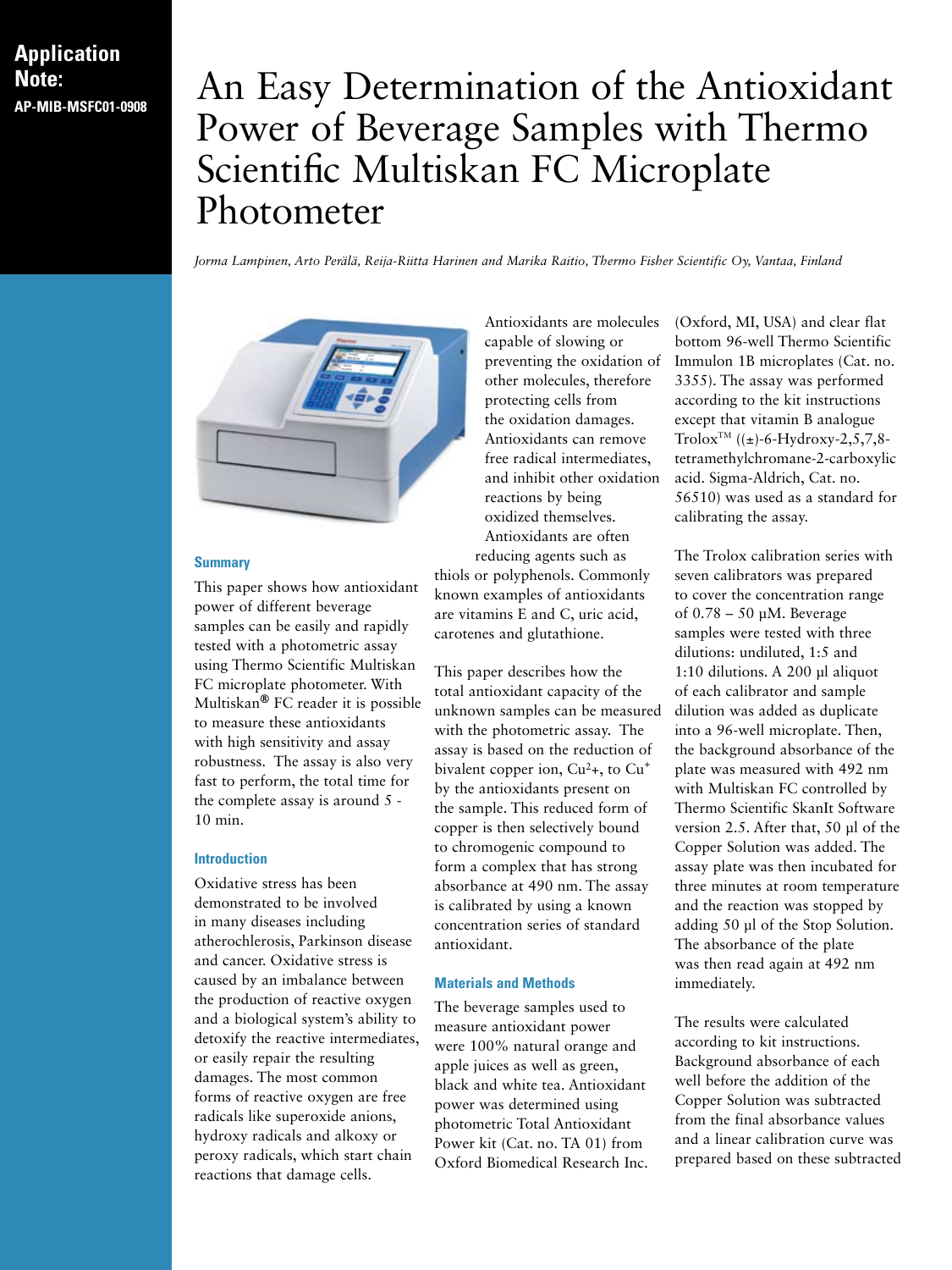absorbances. The antioxidant power of each unknown sample was then resolved from the calibration curve as Trolox equivalents (Trolox concentration that has equivalent antioxidant efficiency as the unknown sample).

#### **Results and Discussion**

All results of this Antioxidant Power assay were calculated as instructed in the kit insert. First, 492 nm absorbance values from the background measurement at the beginning were subtracted from the result obtained after the reagent additions using automatic pre-calculation feature of the SkanIt**®** Software. Then the linear calibration curve was drawn with curve fit function of the software. The resulting calibration curve is shown in Figure 1. Assay robustness was analyzed using Z-prime calculation and resulting values are shown in figure 2.

Antioxidant power of unknown beverage samples was claculated automatically by SkanIt software curve fit module. The module calculates the concentration of samples based on the calibration curve and then calculates the final result value by taking the dilution factors into account. With this assay, extrapolation of the calibrator curve data was allowed so that result values higher than the highest calibrator could also be calculated. These results are shown in Table 1.

When we analyze the result data from the measurements, one striking observation is the excellent precision of the reader with low level absorbances. The background values measured before the dye addition have clearly below 0.001 absorbance unit standard deviation in these blank values  $(n = 46)$ . This exceptional low level precision improves the assay sensitivity because absorbance values very close to background become statistically relevant and can be used for the real measurements.



Figure 1. Trolox calibration curve of antioxidant power assay. Calibration curve show the perfect correlation between amount of known antioxidant and resulting absorbance. Calculated  $R^2$  value was 0.9999.



Figure 2. Z-prime values of antioxidant power assay. The Z-prime value is well over 0.6 over whole calibration range which proves the excellent robustness of the assay.

Both calibration curve analysis and Z-prime analysis show that this antioxidant power assay is performed perfectly with the Multiskan FC reader. The calibration curve shows complete linarity over whole concentration range and Z-prime values prove that the assay could be done even below the concentration range tested in this work.

When results of unknown beverage samples are analyzed, first thing to be noticed is that undiluted samples clearly contain some

component disturbing the assay. This is seen from the calculated Trolox equivalents that were always remarkably lower when an undiluted sample was measured compared to diluted samples. Instead, two samples with different dilution factors behave as expected so that they gave identical results when dilutions are taken into account. This shows that it is recommended to always test such heterogenous samples with the dilution series instead of only one sample concentration. Green tea was shown to be the most powerful antioxidant